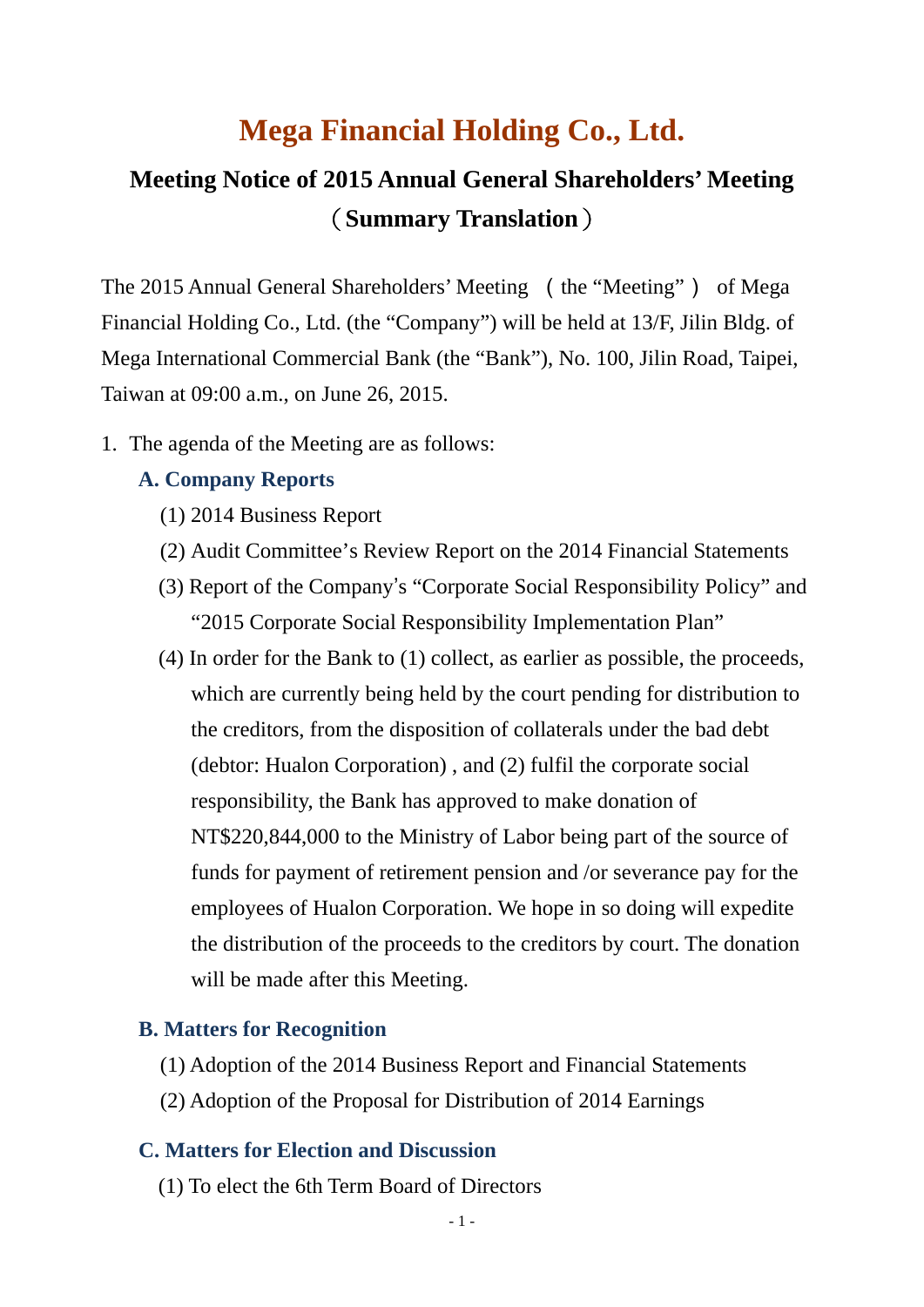(2) To Propose releasing the prohibition on the 6th term Board of Directors from participation in competitive business

### **D. Questions and Motions**

- 2. The distribution of 2014 profits as proposed by the Board of Directors is as follows:
	- A. NT\$ 1.40 per share in cash with aggregate cash dividends of NT\$17,429,753,576.
	- B. Remuneration to directors in cash of NT\$136,163,000, and employees' profit sharing in cash for NT\$10,307,000.
- 3. It is proposed to release the non-competition restriction on the 6th Term Board of Directors in accordance with Article 209 of the Company Act.
- 4. Share transfer registration shall be temporarily suspended from Apr. 28, 2015 to June 26, 2015 according to Article 165 of the Company Act.
- 5. A Notice to Attend (Notice) the Meeting and a Proxy are attached herewith. Shareholders who propose to attend the Meeting in person are required to sign or seal to the Notice and bring it to the Meeting for attendance. Shareholders who wish to appoint a proxy to attend the Meeting are required to sign or seal to the Proxy and personally fill in the name, I.D. number and address of the proxy. The completed Proxy must be returned to the Company's stock affairs agent, Mega Securities Co., Ltd., at lease five days prior to the date of the Meeting.
- 6. If there is public solicitation of proxy, the Company will publish such information on the website of Securities and Futures Institute no later than May 26, 2015. For such information, shareholders may visit the website http://free.sfib.org.tw and use its "Proxy Information Free Search System" by clicking "Enter to Search for Proxy Information" and then entering relevant search conditions.
- 7. The Stock Affairs Agency Department of Mega Securities Company has been